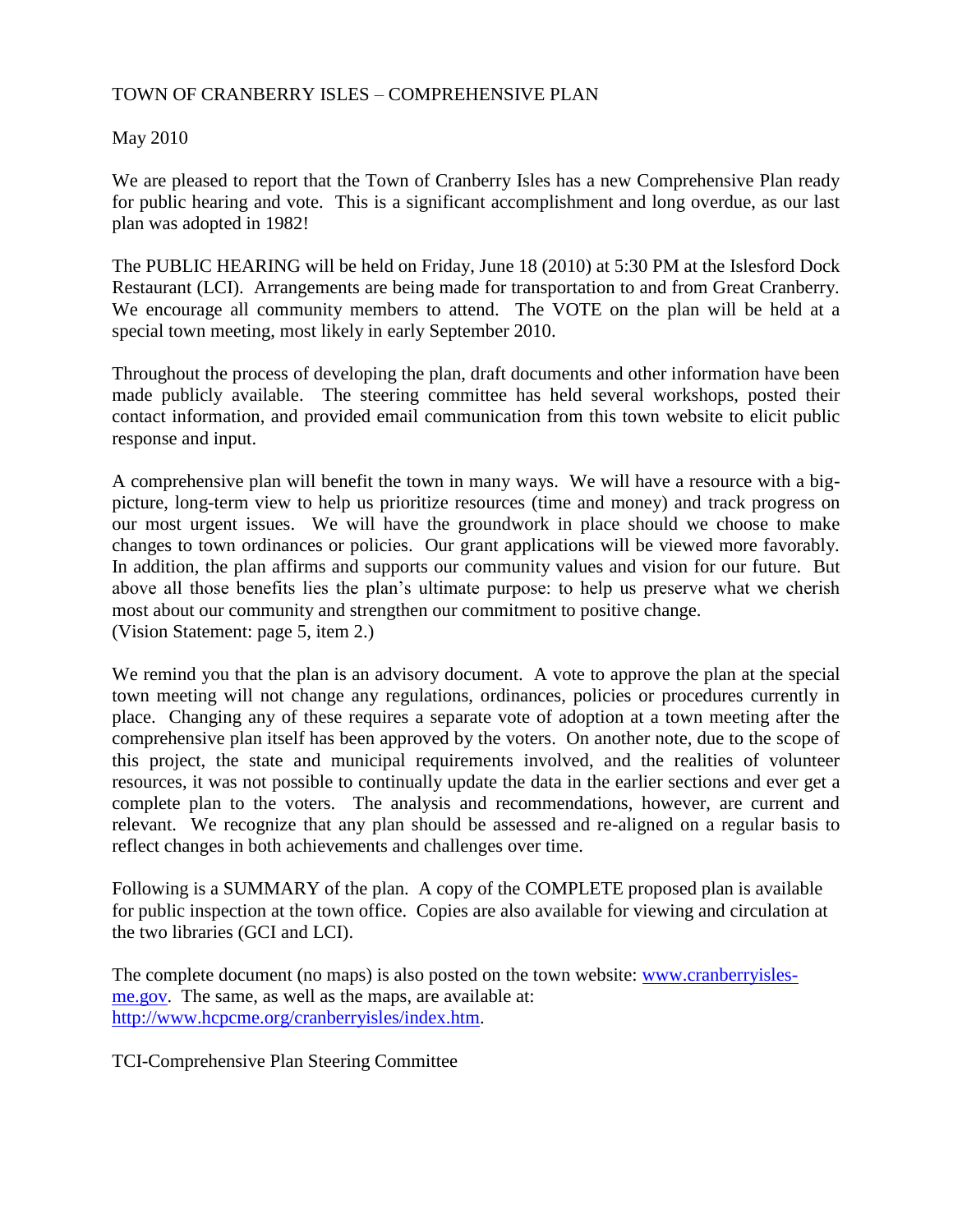#### **TOWN OF CRANBERRY ISLES COMPREHENSIVE PLAN**

The Cranberry Isles comprehensive plan is an advisory document. It reflects the desired future of the town based on what residents have expressed at public meetings, informal research/outreach, and through a public opinion survey. Overall, it identifies current issues and opportunities that the town faces and discusses what is expected to happen within the next five to ten years.

The plan consists of two major parts. The *Inventory and Analysis* discusses recent trends in the town and projects what may happen in the future. While it discusses some options for the town to consider, **these are not recommendations**. Rather, this section is a reference document that reflects conditions in the town **as of May 2008**. Since all towns change rapidly, some of the information in this section may be out of date by the time the plan is adopted. This is especially the case for the public opinion survey results and data obtained from state and federal sources.

The second part is the *Goals, Policies, Implementation Strategies* (which opens with the *Vision Statement*) and the *Future Land Use Plan*. This section sets specific recommendations for the future of the town. These recommendations are followed by detailed implementation strategies that indicate who will do what and when. The *Future Land Use Plan* presents a vision of how the town should grow.

#### **SUMMARY: INVENTORY & ANALYSIS**

*(Completed May 2008)*

#### **1. Priority Issues**

The community of Cranberry Isles that has been known by generations of year-round and seasonal residents is changing. Perhaps the most pressing issue is that the town risks losing its identity as a year-round community. It is difficult for younger families to move to or remain on the islands. They face challenges due to the high cost of housing, a ferry schedule that makes commuting to jobs on the mainland difficult and, for those who are unable to undertake intense physical labor, few well-paying job opportunities. Limited enrollment poses ongoing challenges to maintaining island schools.

#### **2. Key Findings and Issues**

#### **A. Population**

Cranberry Isles is one of the few towns in Hancock County to lose year-round population between 1990 and 2000. It has the fifth highest median age in the county, and the relatively small number of residents in the 18-44 age range is an ongoing concern. The town's population increases about nine-fold in the summer. Only Islesford and Great Cranberry normally have a year-round population. Preservation of the year-round community is perhaps the major population issue facing the town. A related issue is ensuring that the town has the capacity to absorb its increasing seasonal population.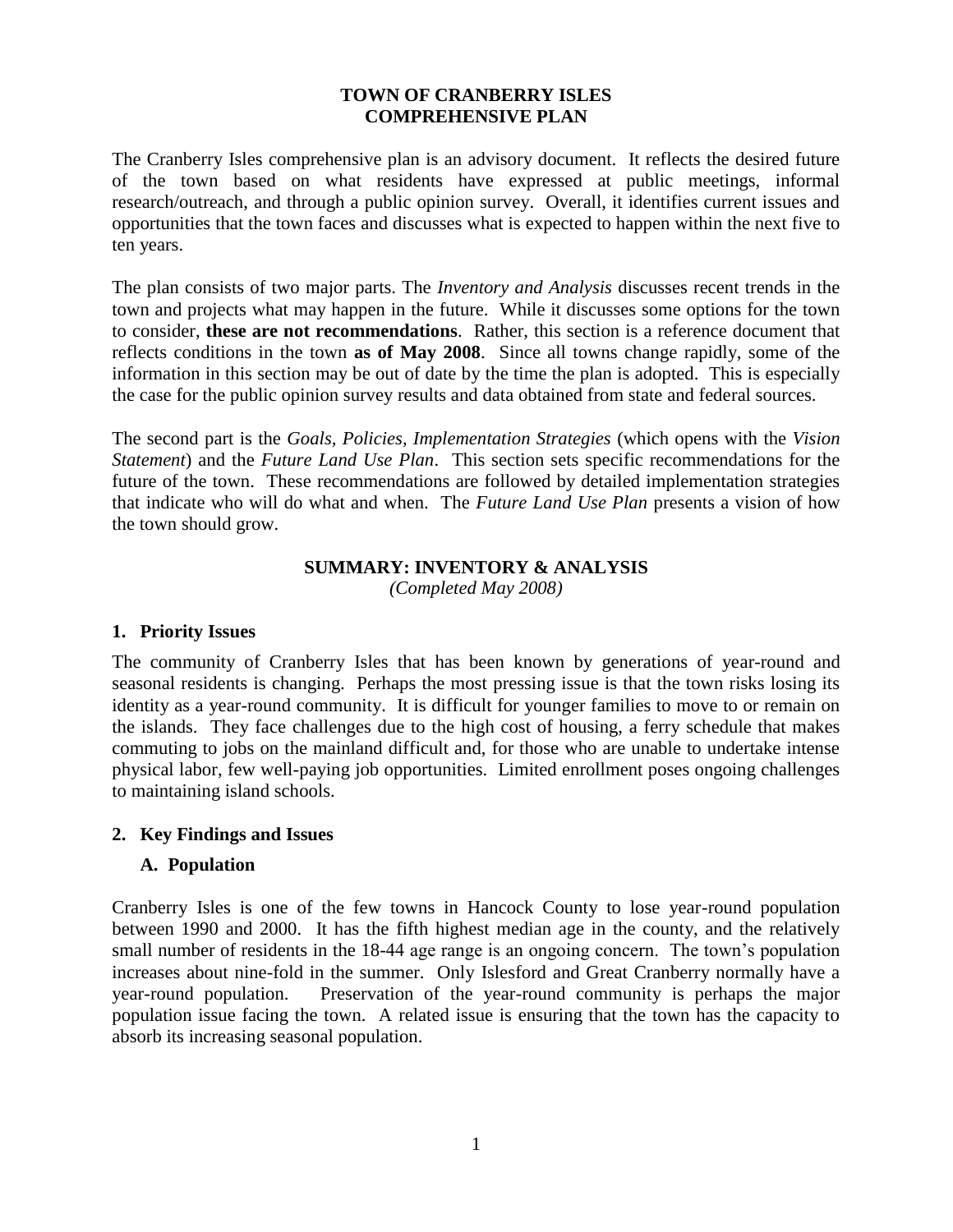### **B. Economy**

In 2000, Cranberry Isles had a self-employment rate of 53 percent compared to a 16 percent rate for Hancock County. While the county labor force increased by 19 percent between 1990 and 2000, the labor force for Cranberry Isles decreased by 22 percent (from 79 persons to 62). Approximately 25 people commute from the mainland to the islands year-round. There is also some commuting in the other direction. The ferry service schedule makes commuting difficult.

Major sources of employment on the islands are lobster fishing and boat building. The lobster sector has been vulnerable historically, and a marked decrease in harvests and/or increase in operating costs would have a major impact on the town's economy. There is also employment in building construction, maintenance and property caretaking. Employment opportunities increase in the summer when seasonal businesses are operating. The introduction of high-speed Internet service has facilitated telecommuting. This sector is likely to increase in the next few years.

# **C. Housing**

The number of year-round homes in town decreased between 1990 and 2000, while the number of seasonal homes increased. As of 2000, about 80 percent of the homes in town were seasonal homes. Housing values are almost double the county median while incomes are only 9 percent above county levels. This means that affordable housing is a serious need in town. The town has taken some initial steps to address affordable housing but further efforts are needed. The town is projected to have 396 dwelling units (year-round and seasonal) by 2020 compared to 344 in 2000.

# **D. Transportation**

The town roadway system consists of about six and a half miles of paved and gravel roads on Great Cranberry and Islesford. There is relatively little traffic and speed limits are low. However, heavy loads and equipment have caused road deterioration and damage. Both islands have experienced an increasing number of vehicles, causing congestion issues and safety concerns in the parking areas and on the roadways. Parking facilities (both on-island and offisland) are at or near capacity. Expansion options and/or new policies relating to parking should be considered to meet future needs based on the projected increase in demand during the summer months.

Ferry service is a critical component of the Cranberry Isles' transportation systems. The reduced schedule during the off-season and winter months does not accommodate daily commuting for residents to either jobs or schools on the mainland. This is a major transportation issue that has a significant impact on the town's population and economy. A Transportation Committee was formed in 2008 to make recommendations regarding the expansion of year-round ferry service.

# **E. Public Facilities and Services**

Unlike many other small towns that can centralize operations, Cranberry Isles is a town of five islands, and often there is a need for duplicate facilities and services on individual islands, adding considerably to the per capita cost. Cranberry Isles has made many recent improvements in public facilities and services, but some challenges remain. Town staff has increased, while the administrative offices operate in a leased building that has limited potential for expansion. The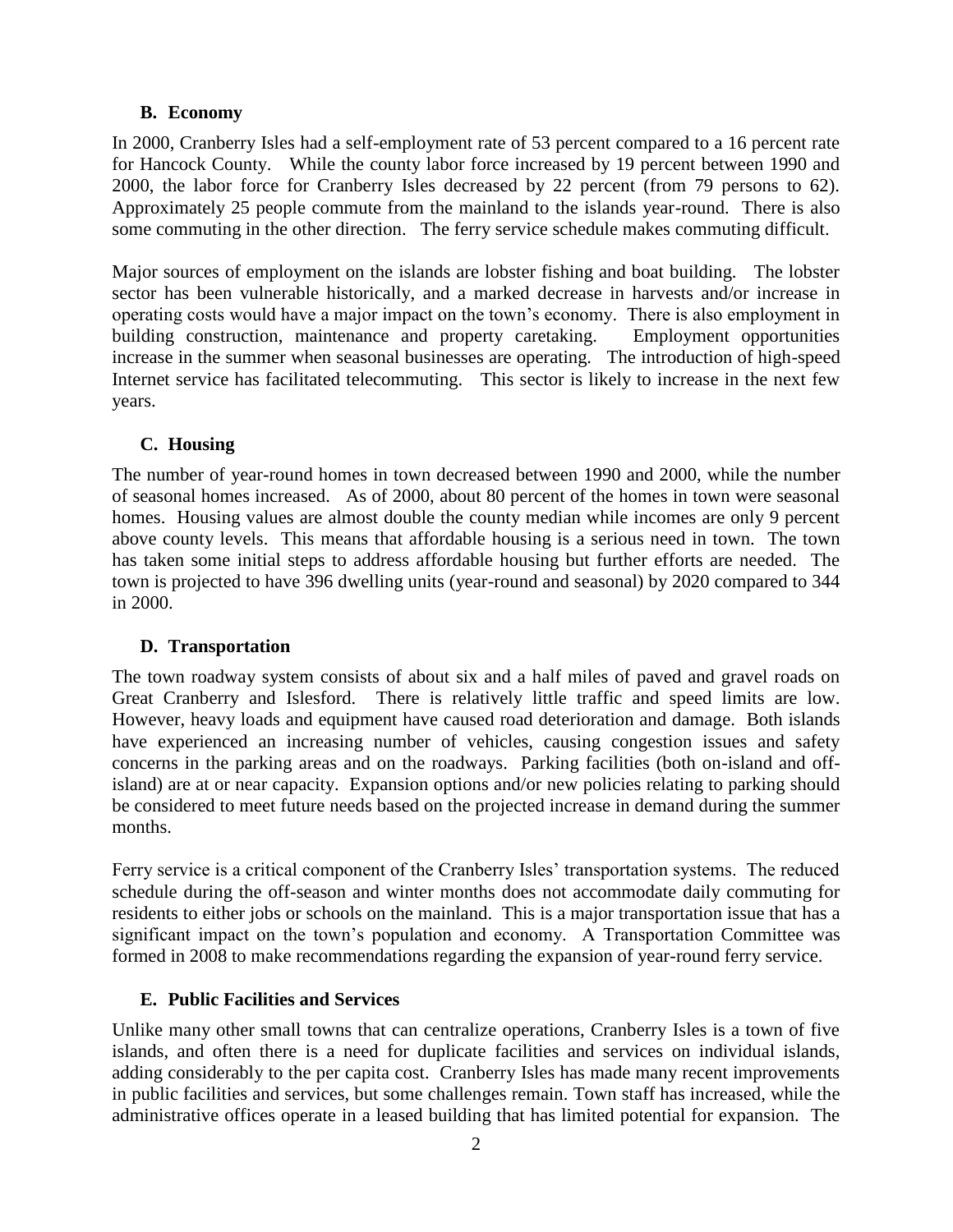net amount of solid waste being barged from the town's two transfer stations is increasing. Meanwhile more attention is being paid to improving sorting and to increasing recycling capacity. Fire protection and emergency response on the islands faces special challenges. This has become a larger issue in recent years due to reduced availability and the rising cost of fire insurance. The supervision and maintenance of the town's marine infrastructure, public roadways and parking facilities has become more demanding and expensive.

A major challenge facing the Cranberry Isles school system is sustaining the K-8 schools. The Islesford School had 13 students during the 2007-2008 school year. The Longfellow School on Great Cranberry has not had students since 2000. Student enrollment has ranged from 9 to 16 over the past ten years. Attracting and retaining young families as year-round residents, as well as expanding year-round ferry service, are key in achieving sustainable enrollment figures.

# **F. Recreation**

The schools, town fields, and community organizations offer an assortment of outdoor and indoor recreation facilities. There are a variety of social events and programs for all ages yearround. About 19 percent of the total land area of 2,045 acres of the five major islands is in some form of protected open space. Perhaps the major recreation issue facing the town is maintaining public access to the shore. Protecting open areas is also an ongoing concern.

# **G. Marine Resources**

The Town's marine resources are central to the prosperity, values, and quality of life in this island community. The harbors and harbor facilities serve as critical public gateways between the islands within the town and between the islands and the mainland. The two most predominant industries in town, lobster fishing and boat building, are marine dependent.

With summer visitation on the rise, the town is likely to face increased demands on its marine facilities and resources. It is important to ensure that not only the high quality of the surrounding marine waters remains protected from contamination, but also that harbor facilities are maintained at a high level and that the water dependent use zoning standards are adequate and enforced.

# **H. Water Resources**

The primary water resource issue facing Cranberry Isles is the adequacy of groundwater supplies. Continued home building and increased per capita use could threaten the water table and supplies to private homes. There is also the threat of contamination from failing septic systems, abandoned motor vehicles, marine-related activities, and other sources. There is a great deal of uncertainty about the sources, quantity, and quality of the groundwater available on the islands; additional research is needed to provide a basis for possible additional regulation.

# **I. Natural Resources**

The town hosts bald eagle habitats on both Great Cranberry and Islesford. There are also several areas of waterfowl and shorebird habitat. The mudflats, aquatic beds and eelgrass are also important habitat areas. The town also has countless scenic views. Natural resource issues include control of the deer and mosquito populations and more general threats to the islands' fragile environment.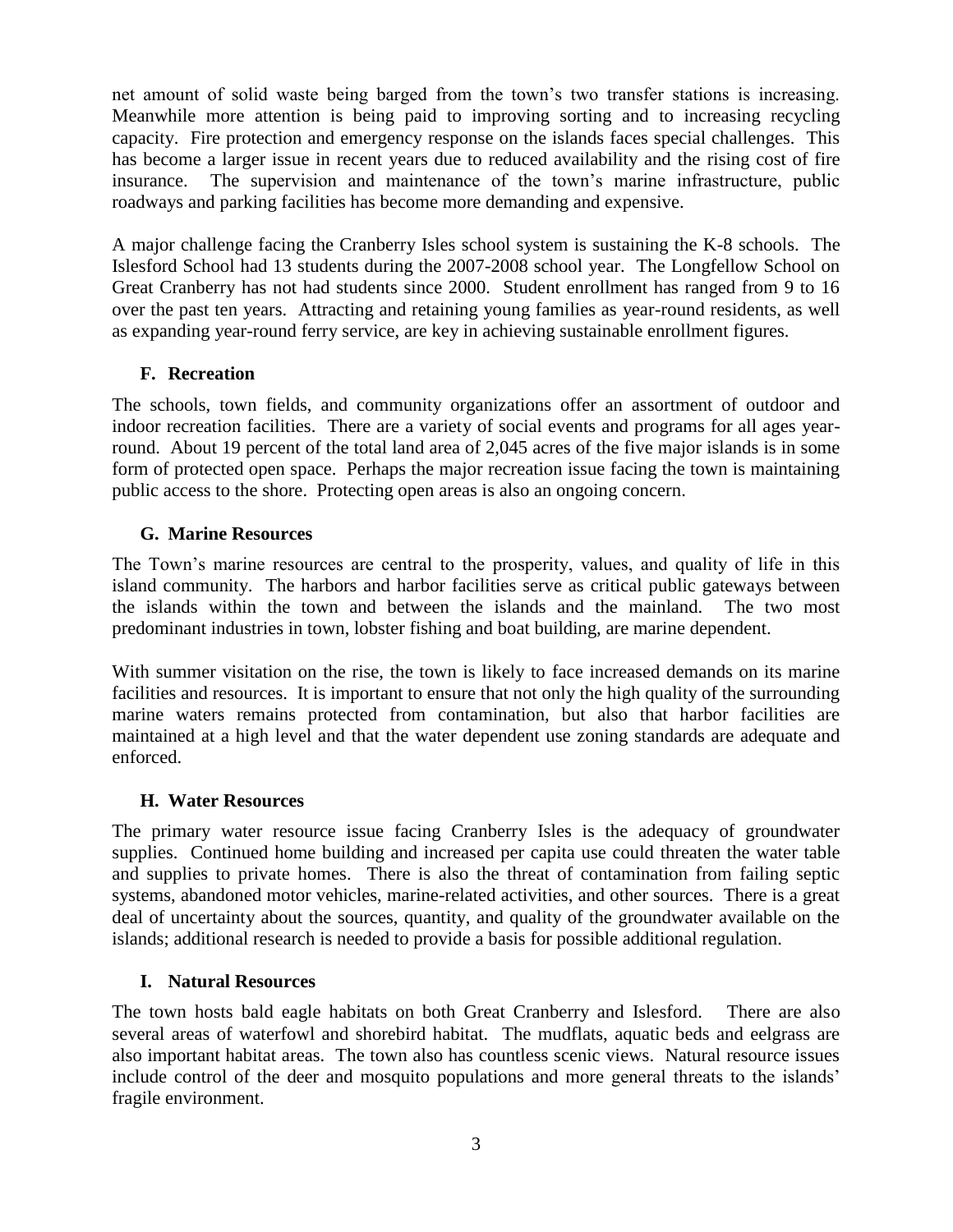#### **J. Agricultural and Forest Resources**

There is virtually no large-scale commercial agricultural activity on the islands and very limited forestry. No land is held as either the farm or tree growth areas for purposes of taxation. The major forestry issue in town is the threat of forest fires, which can spread rapidly in an island environment. Another issue is the poor condition of many forested areas due to even-aged stands, limited management and deer browsing.

### **K. Historical and Archaeological Resources**

The town has twelve known prehistoric archaeological sites, which are all Native American shell middens. Only three buildings are presently on the National Register of Historic Places. Given the islands rich history and many buildings of interest, it is likely that other sites would be eligible for Register listing.

#### **L. Existing Land Use**

With five primary islands, Cranberry Isles faces a unique set of land development challenges. Due to generally poor soils and its dependence on individual septic systems for waste disposal, the town has a very limited capacity to absorb new development. Also, significant acreage is constrained from future development through deed restrictions and conservation easements. At the same time, it has become a popular place for second homes, which now outnumber yearround homes by nearly a three to one margin.

# **M. Fiscal Capacity**

Over the ten-year period 1998 to 2007, the Cranberry Isles' property tax commitment increased by 162 percent while the state equalized valuation increased 159 percent. This means valuations have nearly kept pace with revenue raised through local real and personal property tax. There has been relatively moderate property development over this period, so the increase in valuation is largely attributable to the real estate market. Therefore, even though the tax rate over this same ten-year period has been relatively stable, most property owners experienced significantly higher property tax bills. About 86 percent of local revenue in 2007 came from the property tax. State support for the schools amounted to about 1.7 percent of the total school budget.

While all categories of expenditures increased from 2000 to 2007, the most significant change was in debt service. The town faces several potential capital projects that involve assuming more indebtedness and/or securing grant funds.

#### **3. Regional Issues**

As an island community, Cranberry Isles is affected by what happens on nearby mainland communities. Traffic congestion is a major issue since it makes it harder for islanders to reach various parts of the region and travel delays increase the risk of missing ferry connections. Island families are also dependent on the mainland for high school education. Sustaining the area economy and protecting marine resources both require a regional approach.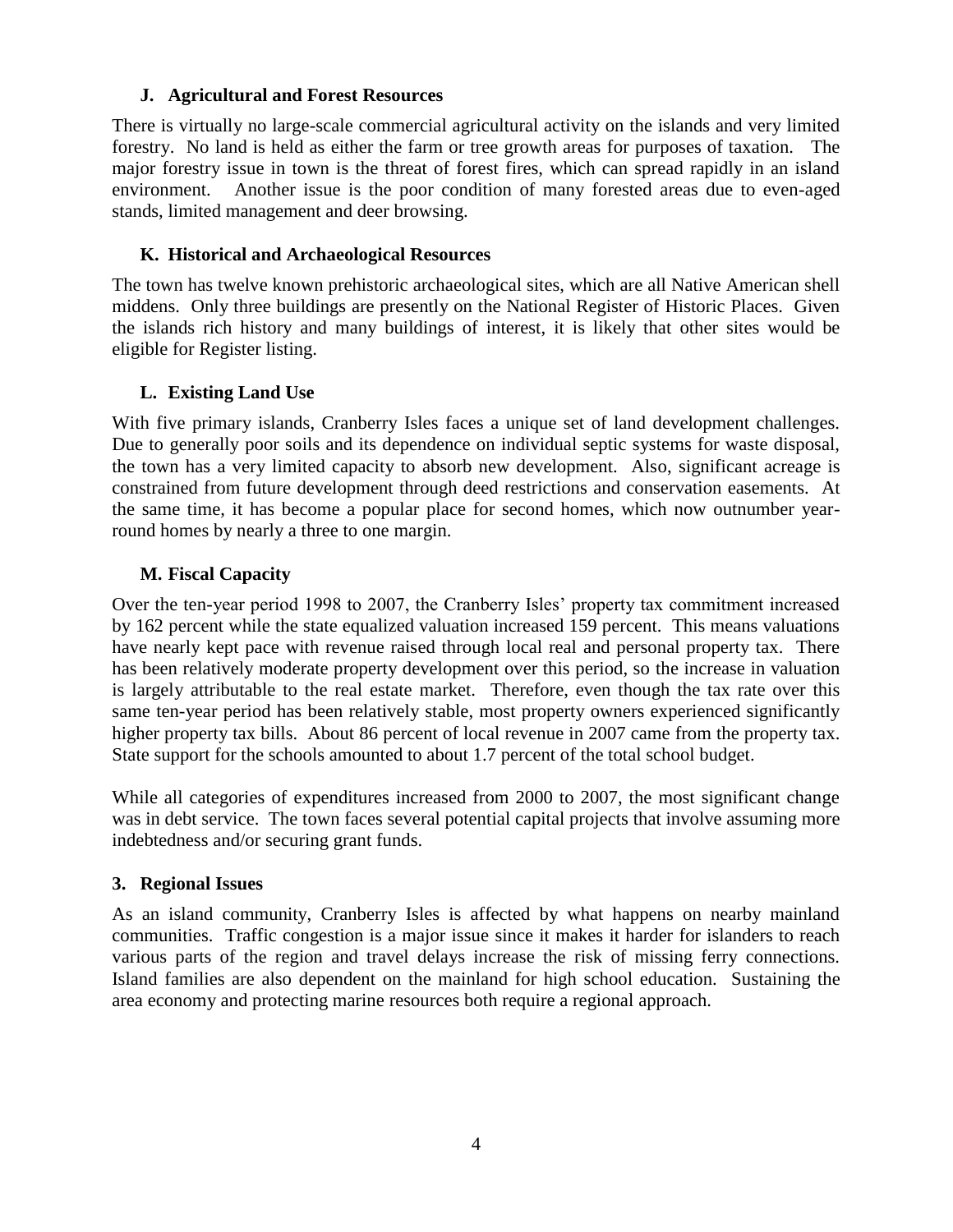#### **SUMMARY: GOALS & OBJECTIVES**

*Completed November 2009*

#### **1. Purpose**

The *Goals and Objectives* section includes general statements for the town's future, presented by categories that correlate to the Inventory and Analysis chapters. Planning is an ongoing process and periodic updating of these goals will be required to keep them relevant.

#### **2. Vision Statement**

Cranberry Isles aims to grow and prosper while fostering its values and unique character as an island community. The town is committed to sustaining a balance between a viable year-round and seasonal community and to supporting the traditional island way of life. This will involve ensuring adequate and diverse year-round job opportunities and housing options as well as developing and/or improving the public services, facilities and transportation system necessary to support a viable year-round community. It will also require protecting the town's natural resources, open space, and remote areas to ensure the quality of island life is preserved, the supply of fresh water is sufficient, and the fishing community and other marine-dependent sectors remain strong. The town is committed to realizing this vision with an ethic of social responsibility and in a manner that contributes to the environmental sustainability of the islands.

#### **3. Category-Specific Goals**

#### **A. Population**

*Summary of Goals:* Cranberry Isles is committed to supporting a strong year-round population, maintaining a population composed of all age groups, and sustaining its seasonal population.

*Goals:*

- 1. Stabilize and grow the number of year-round residents in the Cranberry Isles, while achieving a healthy balance with the seasonal population.
- 2. Increase the number/percentage of year-round residents in the 18-44 age group (those of prime child-bearing age).
- 3. Address the needs of the elderly so that they are more likely to remain in residency on the islands.
- 4. Seek out information, ideas, and resources from other island communities and non-profit groups that support sustaining the year-round population.

#### **B. Economy**

*Summary of Goals:* Cranberry Isles seeks to grow its economy, support the growth of year-round jobs, and make it possible for residents to access employment off-island. It also seeks to preserve its seasonal sources of employment and to encourage home-based businesses, micro-businesses and local entrepreneurial activities.

- 1. Increase the number of year-round and seasonal jobs on the Cranberry Isles.
- 2. Increase the balance and diversification of employment sectors represented in the Cranberry Isles.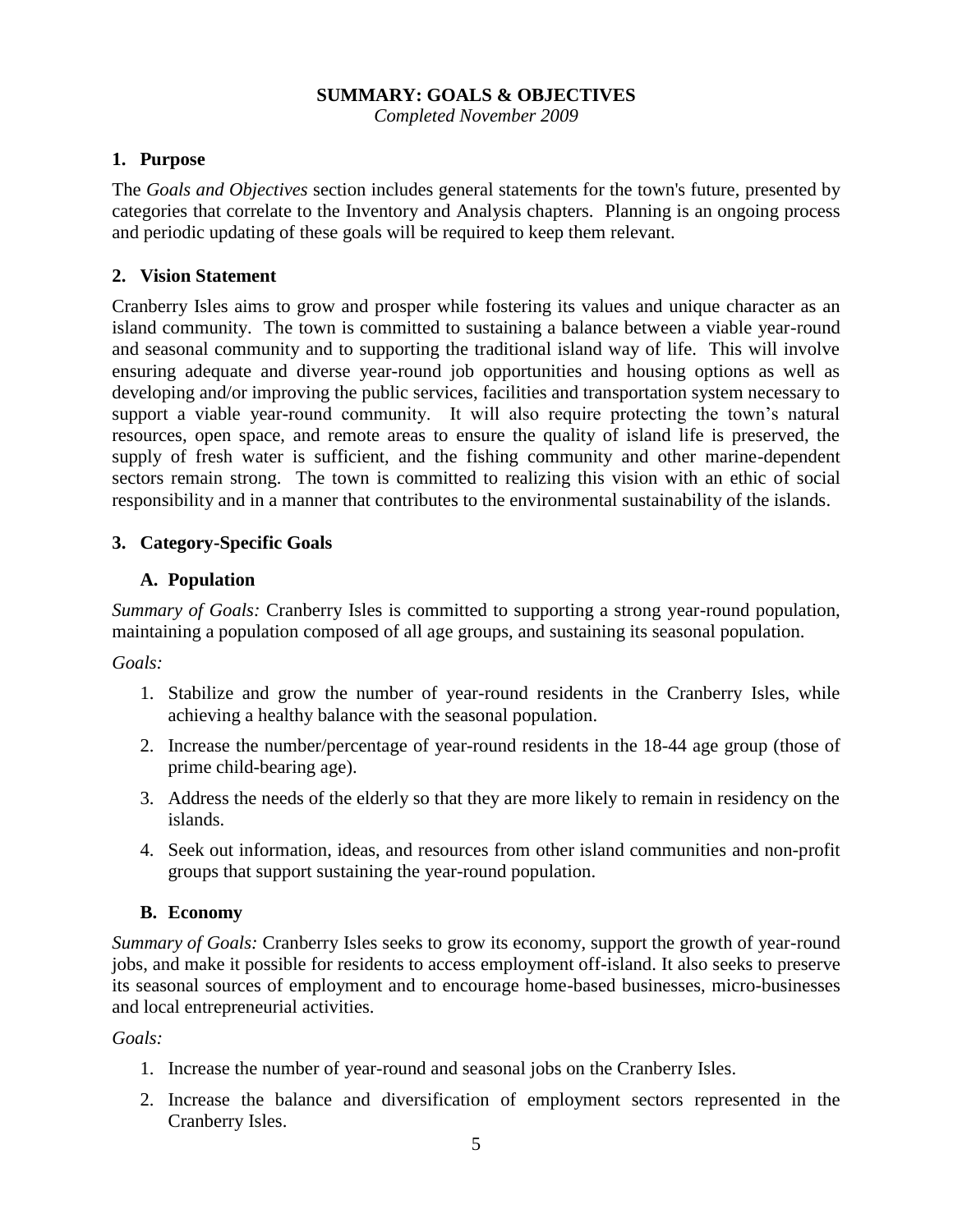# **C. Housing**

*Summary of Goals:* Cranberry Isles seeks to have a diversity of safe, energy-efficient and sustainable housing stock that provides the opportunity for people of all income levels and ages to live in the town year-round. The goal is to have 10 percent of new housing affordable to households earning 120 percent or less of the county-median income and for new housing to be built utilizing modern technologies for energy efficiency.

#### *Goals:*

- 1. Maintain adequate housing stock to support the year-round community.
- 2. Increase opportunities for affordable housing, particularly for young adults and families wanting to live year-round in the Cranberry Isles.
- 3. Ensure that new housing and other new development will not threaten the long-term viability of water quality and supply on the islands.

#### **D. Transportation**

*Summary of Goals:* Cranberry Isles seeks to have a transportation system that promotes the costeffective, energy-efficient, safe and efficient movement of goods, people and services between the islands and to/from the mainland. The town also seeks to regulate the quantity and condition of motor vehicles operating on the islands.

#### *Goals:*

- 1. Improve ferry service between the islands and from the islands to the mainland to enable off-island employment and inter-island movement year round.
- 2. Work to reduce the number and use of motorized vehicles on the islands and beyond. Promote safe and environmentally sound alternatives.
- 3. Ensure that vehicles operating on town roads meet noise, safety and emission regulations and have minimal impact on the environment.
- 4. Continue to undertake measures to ensure adequate and environmentally sound parking, both on the islands and at mainland docking facilities.
- 5. Promote safe and efficient operation of bicycles.

# **E. Public Facilities and Services**

*Summary of Goals:* Cranberry Isles seeks to maintain and improve town facilities and services in a cost-efficient and sustainable manner that anticipates the growth and development of the town while also being fiscally responsible and mindful of the impact on property taxes.

- 1. Maintain town infrastructure, including piers, floats, ramps, and roads at a safe and effective level
- 2. Town government and administration: Cranberry Isles aims to maintain and, if necessary, expand measures that support a responsible, efficient and effective town government.
- 3. Solid waste and recycling: The plan recommends that it be town policy to maintain and expand its comprehensive recycling and solid waste management program with emphasis on environmental sustainability.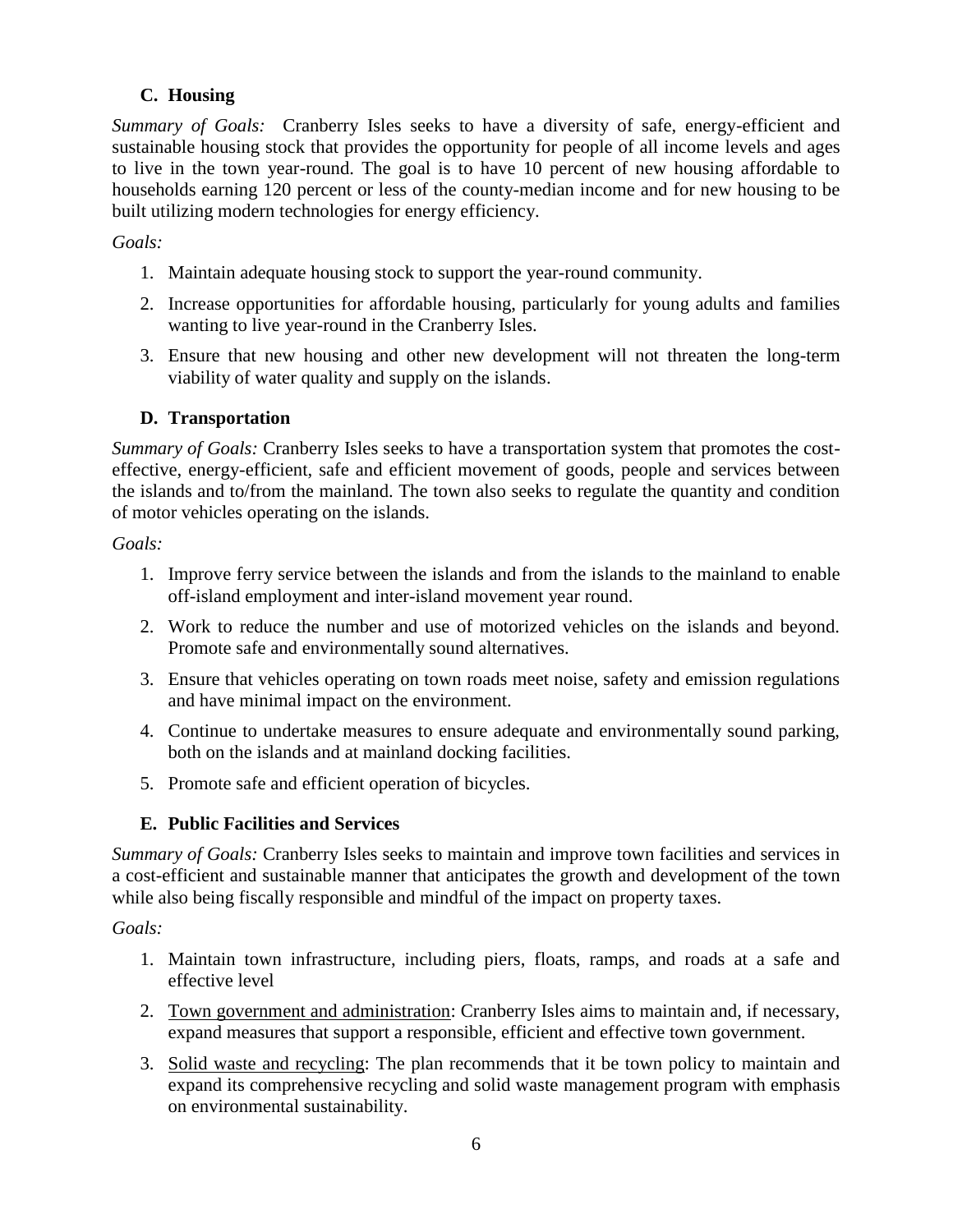- 4. Fire protection and ambulance service: It is town policy to provide residents with an adequate level of fire protection, ambulance and other emergency-related services. Progress toward this goal shall be measured in part by achieving a favorable Insurance Services Office fire insurance rating.
- 5. Police Protection: The plan recommends that current police protection arrangements continue and that the select board work with the County Sheriff's Department and the Maine State Police to improve response time to emergencies.
- 6. Education: The plan views the island schools as the most essential institution of island life. The plan supports sustaining a strong elementary school education program on both primary islands and maintaining close links with complementary education and extracurricular activities on nearby mainland towns.
- 7. Public Works: The plan supports continuation of current public works arrangements and the regular replacement of capital equipment needed for the safe and efficient operation of maintenance and related functions.
- 8. Postal Service: The plan supports retention of post offices on both primary islands.

# **F. Recreation**

*Summary of Goals:* Cranberry Isles wishes to provide a range of recreation programs and facilities that recognize the limitations of the municipal budget. It also aims to ensure that there is adequate, protected open space in town for the enjoyment of all residents.

*Goals:* 

- 1. Open Space: Protect open spaces and scenic beauty of the area for continued recreational use and enjoyment.
- 2. Public Access: The plan supports retaining current public access points to the shore and assessing if new points are needed.
- 3. Town Recreational Facilities: The plan supports measures to ensure the protection and development of town recreational facilities for the use and enjoyment of all.

# **G. Marine Resources**

*Summary of Goals:* As an island community, protection and enhancement of Cranberry Isles marine resources is essential to maintaining the community's way of life. This includes practicing responsible environmental stewardship in all town affairs, particularly with regard to marine resources. The town wishes to manage its marine resources in a manner that ensures that they can be used and enjoyed by all residents and taxpayers while also protected from any threats to their long-term viability. Preservation of the marine environment and fishing community are among the town's top priorities.

- 1. Minimize any threats to marine water quality and upgrade current conditions in the town's harbors.
- 2. Actively preserve the working waterfront.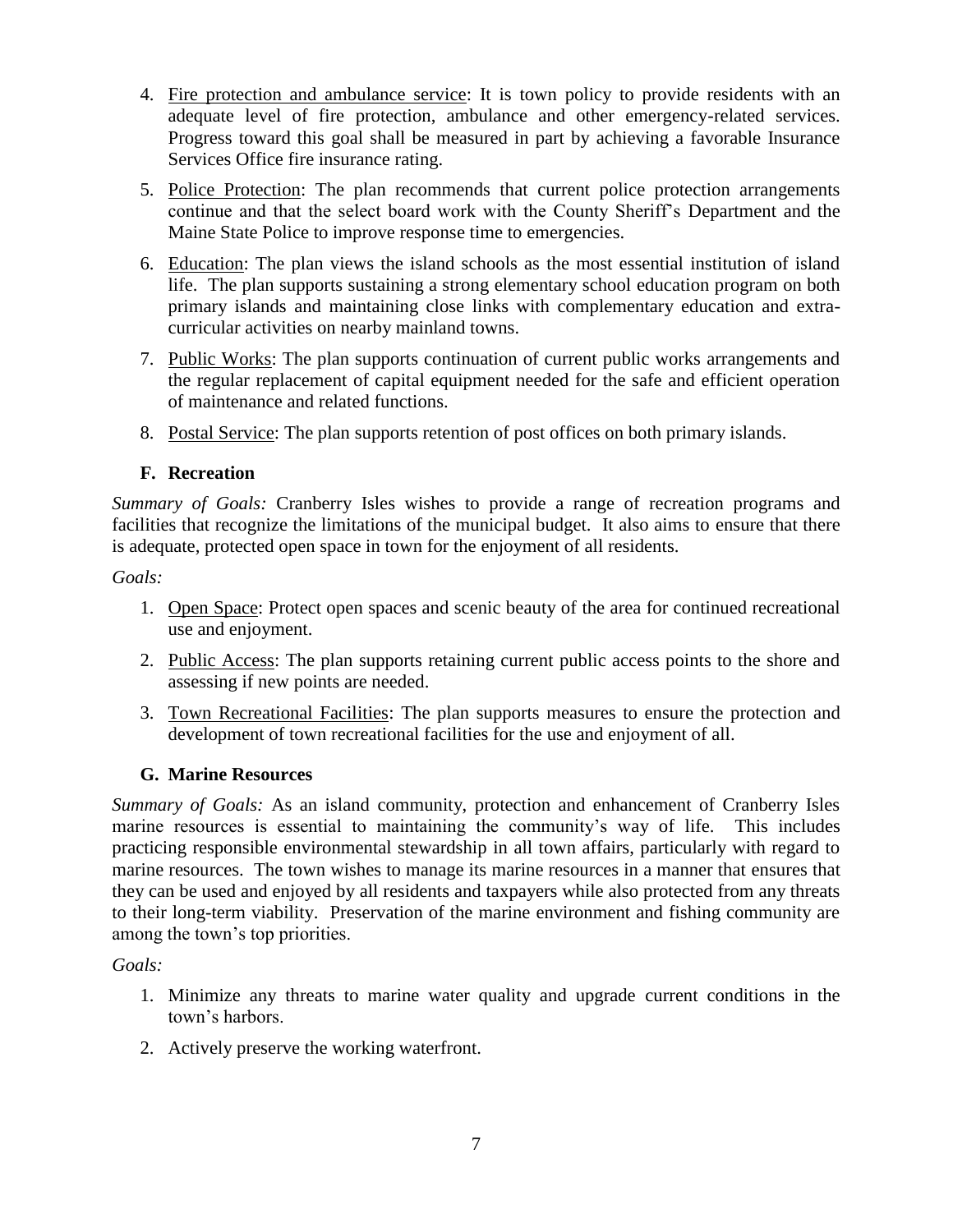# **H. Water Resources**

*Summary of Goals:* Cranberry Isles seeks to maintain and, where needed, restore the quality of its ground and surface water resources in a manner that respects the fragile nature of its water supply.

*Goals:*

- 1. Protect the quality and quantity of fresh water on the islands to ensure long-term support of residential and commercial uses.
- 2. Ensure that public policy and infrastructure improvements respect and protect the quality of wetland and marsh areas on the islands.
- 3. Ensure that road construction/repair and culvert installation/replacement does not interfere with natural drainage patterns of marsh and wetland areas on the islands.
- 4. Ensure that future development protects the integrity and health of marsh areas on the islands; review current Resource Protection zoning and ensure that it is consistent with DEP guidelines.
- 5. Require that all subdivision and site plan review applicants demonstrate that their developments will not have an adverse off-site impact on groundwater quality and quantity. The planning board will be given the authority to require a groundwater impact study from the applicant and the authority to require that this study be reviewed by a second consultant of the board's choosing at the applicant's expense.
- 6. Promote water conservation measures as needed through public education and design of town facilities.

# **I. Natural Resources**

*Summary of Goals:* Recognizing their integral and pivotal role in the overall quality of island life and economic base, the plan strongly supports the protection and enhancement of the town's natural and scenic resources. The plan also recognizes many threats to the future of the islands' natural resources, including the loss of open space due to unplanned growth, local sources of contamination, regional air and water pollution, and the effects of global climate change.

- 1. Continue all town policies that protect the natural environment of the town including recycling, reductions in energy use, use of sustainable energy sources, incentives for sustainable building practices, etc
- 2. Establish local ordinances and policies regarding the management and protection of all natural resources in town.
- 3. Periodically update the inventory of local wildlife, including flora and fauna, and note any threatened or endangered species; ensure that they enjoy adequate protection by relevant state, federal, and local laws.
- 4. Include concentrations of rare natural features in areas designated as rural in the future land use plan.
- 5. The plan recommends that the town expand its mosquito control measures in a manner that protects the natural environment and ecosystems.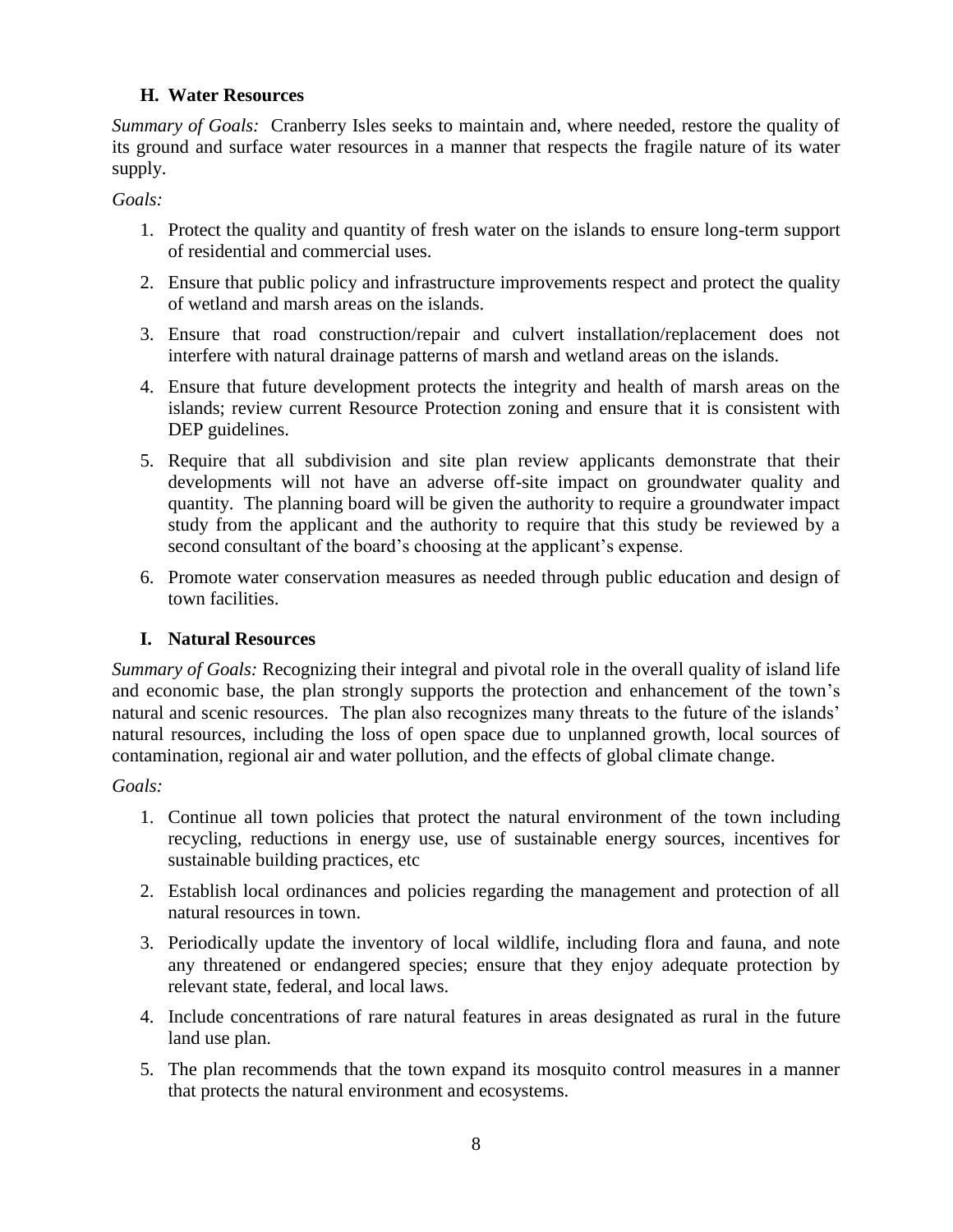- 6. Continue to allow hunting on the islands in order to keep the deer population under control.
- 7. Amend the subdivision and site plan review standards to require applications to include a natural resource assessment depicting all resources present on the development plans.

# **J. Agricultural and Forest Resources**

*Summary of Goals:* In recognition of their importance as open space and a core feature of the town's rural character, the plan supports the preservation and enhancement of Cranberry Isles' limited forest resources. The plan also supports the development of farmers markets, farms, kitchen gardens and other resources that provide locally grown food. The plan recommends the following measures to preserve and protect the town's forested areas:

#### *Goals:*

- 1. Encourage management practices that promote the health of island forests and reduce fire danger, such as removing dead growth and periodic thinning.
- 2. Encourage the use of fire breaks for fire management and view potential.
- 3. Work with state forestry officials to develop environmentally sound measures to control pests and disease that threaten trees.
- 4. Ensure that timber harvesting occurs in a manner that minimizes erosion and sedimentation.
- 5. Ensure that some large (at least 10 acres) parcels of forested land are designated as rural areas in the future land use plan.
- 6. Ensure stability of shore areas and banks through consistent enforcement of regulations pertaining to the removal of trees.

# **K. Historic and Archaeological Resources**

*Summary of Goals:* In recognition of their importance to the town's historic character, Cranberry Isles seeks to protect and enhance its historic and archaeological resources. The plan recommends that this be accomplished through support of the following measures:

- 1. Protect the shell middens on Fish Point, Great Cranberry Island and at other locations.
- 2. Protect the historical town cemeteries.
- 3. Encourage the historical societies to work with the Maine Historic Preservation Commission to conduct a comprehensive survey of historic resources in town to identify potential structures and sites that are eligible for listing on the National Register of Historic Places and work with interested property owners to have their properties voluntarily placed on the Register.
- 4. After completion of the survey, prepare a map showing key historic and pre-historic sites. This map shall serve as reference material for the planning board as it reviews development proposals to assure it is aware of all potential historical sites.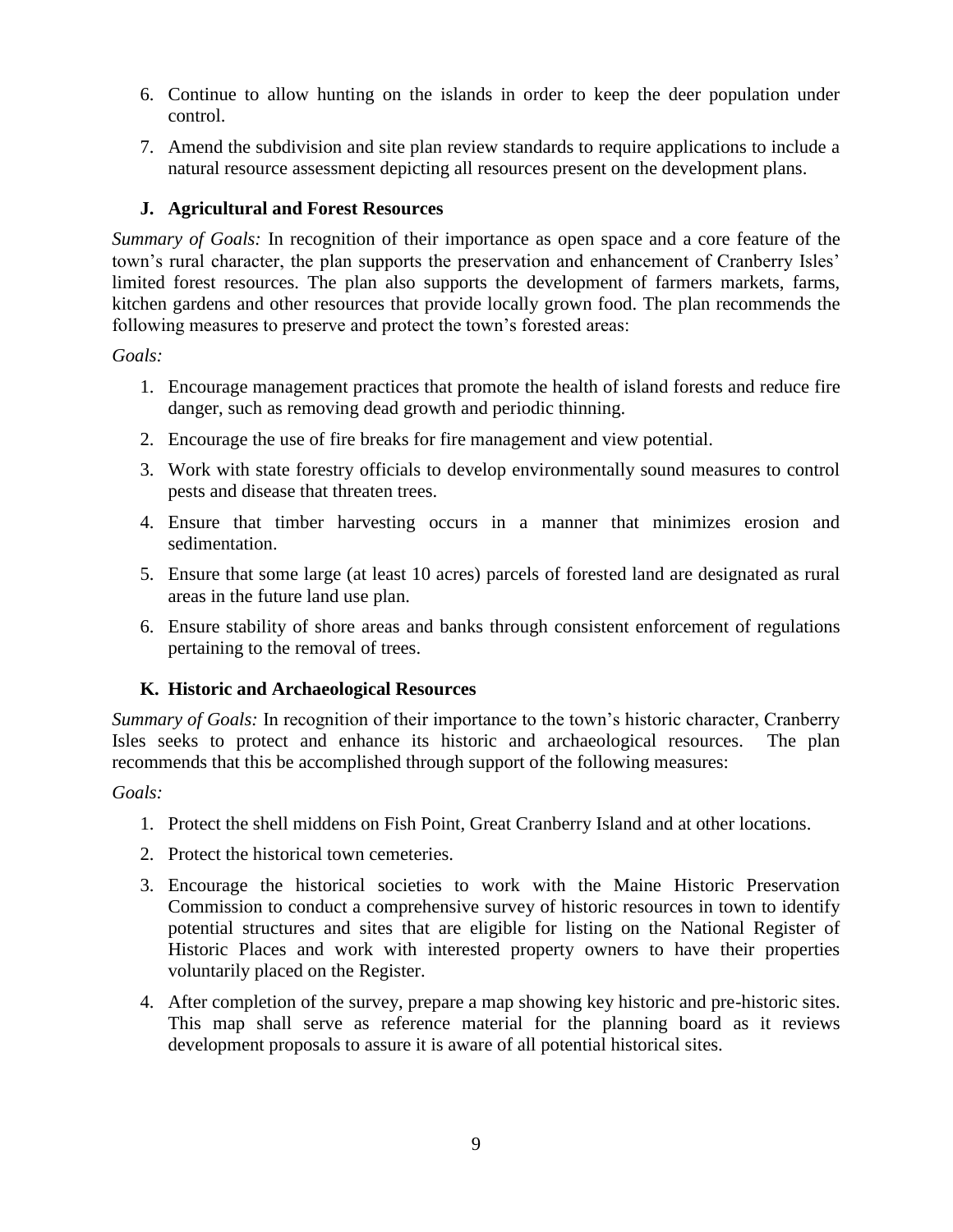# **L. Land Use**

*Summary of Goals:* Cranberry Isles seeks to preserve its current land use pattern while allowing opportunity for future growth in a manner that respects the environmental carrying capacity of the islands that comprise the town. The plan seeks to direct future growth and development with consideration of recent state and other scientific forecasts about environmental changes that could significantly impact land characteristics. The plan further recommends that the town enact town-wide land use standards and revise its site plan review and subdivision standards accordingly.

# *Goals:*

- 1. Designate Village (Growth) Areas: In order to ensure adequate opportunities for families to build homes in the town, the plan recommends that a portion of the town be designated as an area in which relatively high densities would be allowed.
- 2. Designate Rural Areas: The plan recommends that the remaining inland portions (i.e. not subject to shoreland zoning) of the town be designated as rural areas, primarily for lower density rural type uses as described in the future land use plan.
- 3. Enact Town-Wide Land Use Standards: The plan recommends that the town enact inland land use standards based on the proposal contained in the future land use plan.
- 4. Revise Shoreland Zoning Standards: The plan recommends that the town update its shoreland zoning standards to reflect the latest DEP guidelines, retain a mixture of land uses in the shoreland zone, ensure that water-dependent uses are protected from conversion to other uses, and reflect new proposed inland zoning provisions.
- 5. Revise site plan review and subdivision ordinance provisions to reflect new inland land use standards.

# **M. Fiscal Capacity**

*Summary of Goals:* Cranberry Isles seeks to promote fiscally sound development and policies that encourage long-term fiscal planning and the sharing of services with adjoining mainland towns whenever proven practical. Specific fiscal policies are divided into two categories: alternative funding sources and fiscal planning.

- 1. Alternative Funding Sources: In the interests of minimizing demands on the property tax base, the plan recommends that the town undertake or continue to undertake measures to develop and/or expand other funding sources.
- 2. Fiscal Planning: The plan recommends measures to promote long term fiscal planning in the hopes of mitigating the rate of future property tax increases.

# **N. CAPITAL INVESTMENT PLAN**

The capital investment plan (CInP) summarizes major capital expenditures that the town anticipates undertaking and is the first step in a capital improvement plan. Like the rest of the comprehensive plan, the CInP is advisory in nature. The *Summary of Anticipated Capital Expenditures, 2009-2014* (Table II.1) can be found on page 130 of the complete plan document.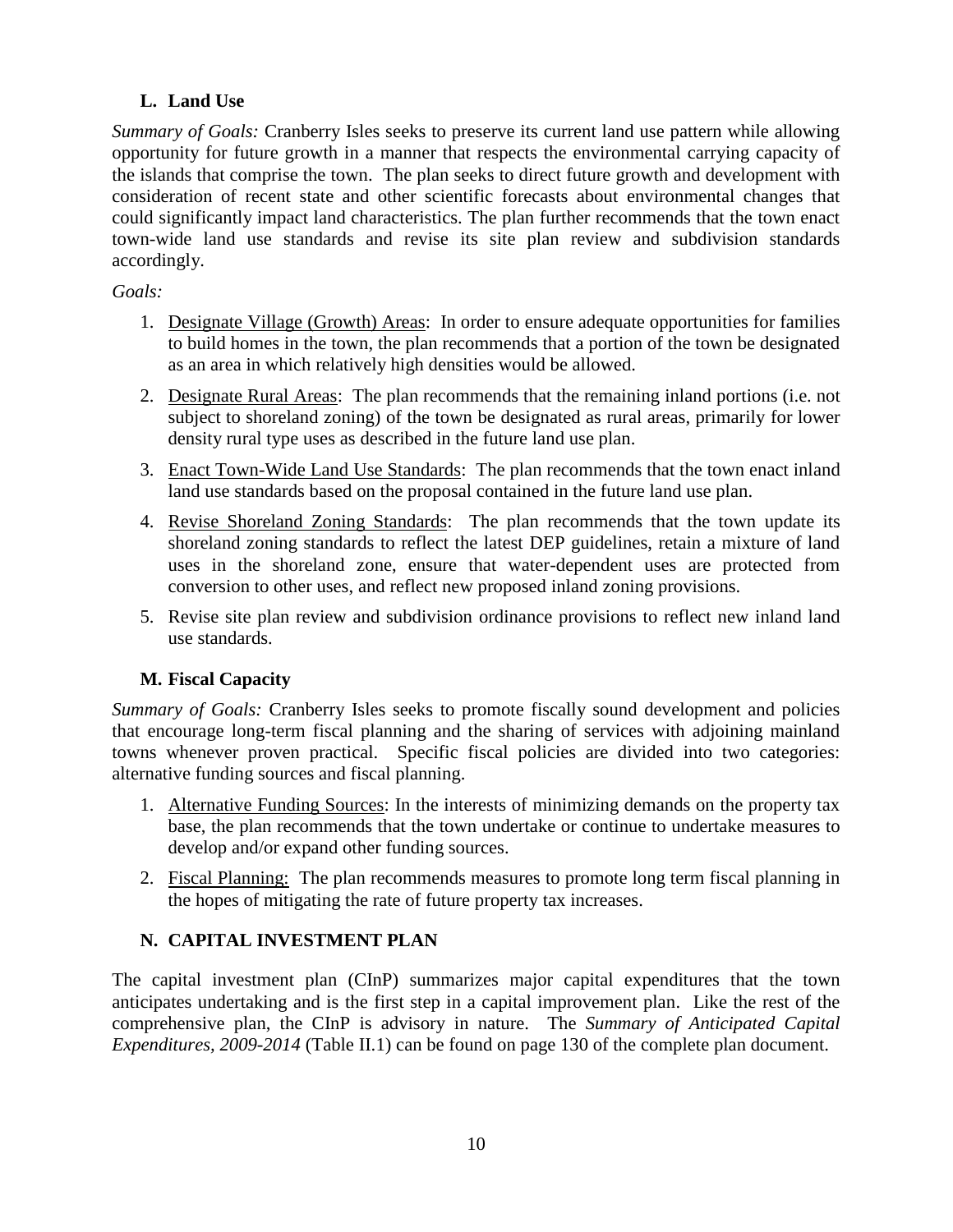# **FUTURE LAND USE PLAN**

# **BACKGROUND:**

The future land use (FLU) plan must meet the following state goal if the entire comprehensive plan is to be deemed consistent with state review standards: "To encourage orderly growth and development in appropriate areas of each community, while protecting the state's rural character, making efficient use of public services, and preventing development sprawl."

In developing this FLU, the steering committee weighed various options within the context of the town's goals and vision for the future. They recognized the linkage between the prospect of a thriving year-round community and the cost of housing (land). At the same time, they recognized the desire to preserve the islands' rural character and protect its natural resources for future generations. To strike a balance and achieve both of these potentially competing tracks, the FLU proposes dividing the inland area into two distinct zones, the village area and the rural area.

The growth area includes the village zone and three shoreland zones: Business, Mixed Residential, and Water Dependent/Commercial Use. These shoreland zones are included in the growth area for purposes of capital investment. The town intends to direct a minimum of 75% of its capital investment in the growth area. By including these shoreland zones in the growth area, the town's capital investment in those zones can be applied to the goal.

The specific standards proposed in the FLU represent a compromise that evolved from debate within the committee and community input. For some, they are too strong – for others, not strong enough. The local tradition of liberal property owner rights was acknowledged as an underlying value to protect. The committee settled on a position that supports public safety (fire, vehicular accidents), good neighbor relations, and environmentally sound practices while minimizing the impact on property owners.

# **SUMMARY:**

# **1. Purpose**

The purpose of the future land use plan is to support the town's goals and to advance the vision of what Cranberry Isles residents want their town to be in the future. It aims to achieve a balance between the wishes of residents to preserve the rural character and very fragile nature of the islands while also supporting opportunities for future growth and development. While this section makes many recommendations on changes to land use development policies, *any change to town land use regulations requires a separate vote of adoption at a town meeting* after the plan itself has been approved by voters.

# **2. Land Needed for Future Development**

It is important to base the future land use plan on an estimate of how much land will be needed for various uses. While there is no way to project precisely the acreage that will be developed, some general estimates can be made. These are based both on a review of development trends and observations by committee members and residents. The plan anticipates modest growth of the year-round population to continue. Further seasonal home development is also likely. To allow for some unanticipated growth, a total of 60 new homes or three a year will be used for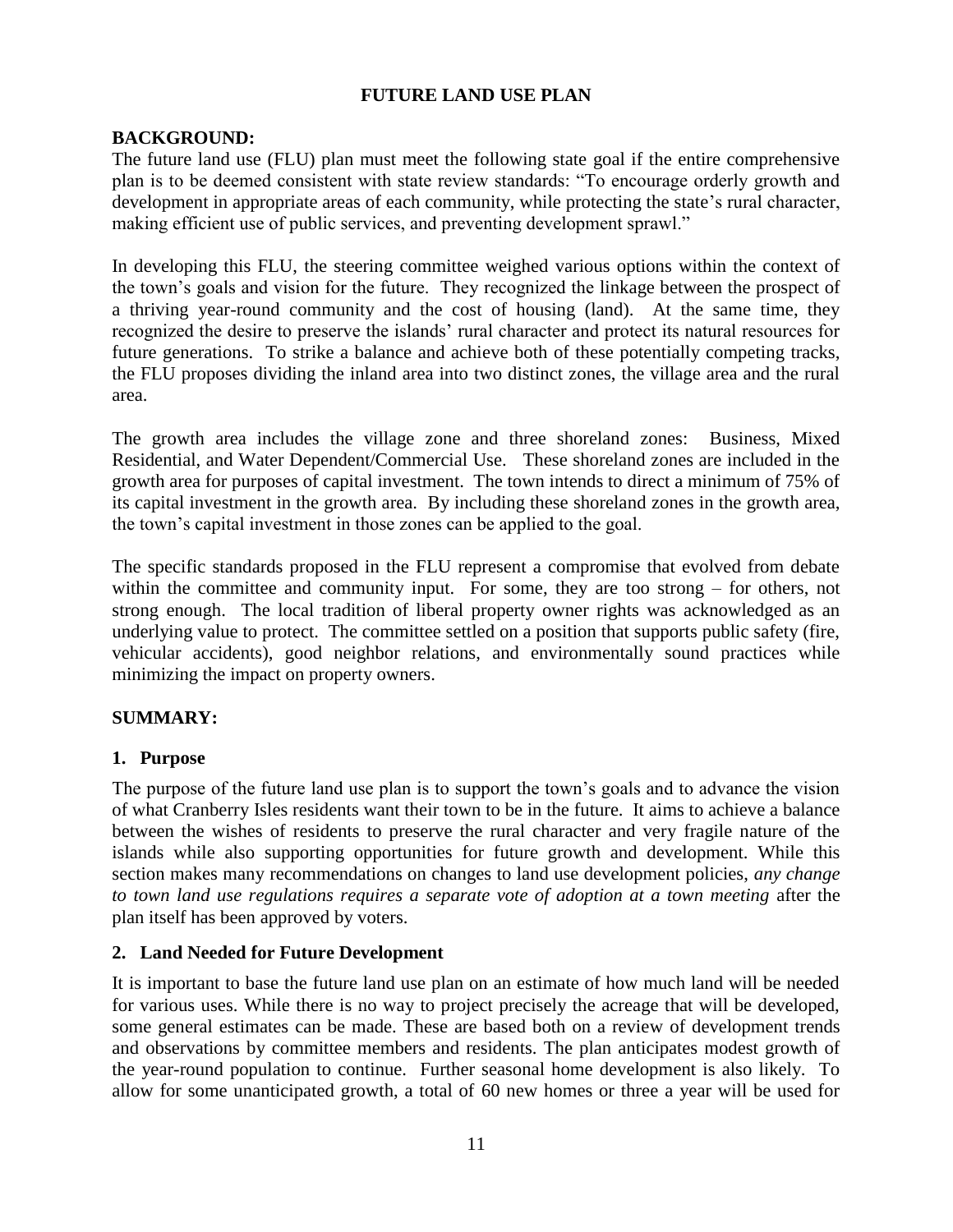planning purposes here. This projection represents the highest growth scenario; a much slower rate is presently expected.

The above projection represents a low level of development when compared to most adjoining mainland towns. But in context of Cranberry Isles' total acreage available and suitable for development, it represents a significant change in land use. This plan seeks to support growth while preserving the town's overall rural character, maintaining a cost-effective municipal infrastructure, and minimizing adverse impacts of future development on the town's fragile environment. The water table, soil conditions, wetlands, and fire and safety issues are all factors that must be considered in planning for growth and development.

# **3. Criteria for Growth and Rural Areas**

Under Maine's *Growth Management Act,* towns must normally designate growth and rural areas. In the case of a town such as the Cranberry Isles that has a very low growth rate and a limited ability to absorb further development, the more appropriate distinction might be between village and rural. Growth would be encouraged to occur primarily in the village areas and certain shoreland zones as specified below. There are a number of factors that should be considered in determining growth and rural areas. The most relevant factors are presented below.

a. Soils

Most soils in Cranberry Isles are poor. About 80 percent of the soils are rated as having a very low potential for low density development based on their potential to support a septic system. There are minor concentrations of good soils on both Great Cranberry and Islesford.

b. Roads and infrastructure

Cranberry Isles has a limited road system and there is no public sewer or publicly owned water system. Fire and rescue vehicles can have trouble in the winter and spring accessing homes on the narrow and winding roads. Scheduled boat service is another important part of the infrastructure.

# c. Existing developed areas

There are concentrations of homes along the main roads on both major islands. In several cases these areas coincide with the areas of better soils. There are also concentrations of homes along the shore. Due to access and soil conditions the latter areas are less suitable for growth. However, demand for shorefront property is likely to remain high.

a. Areas held in protective status

A significant portion of land is bound by deed restrictions or conservation easements. All of Baker and Bear is subject to National Park Service restrictions. Approximately 75 percent of Sutton's and 20 percent of Great Cranberry's acreage is held in conservation easements. Although not permanently binding, about 20 percent of the total acreage on Islesford is enrolled in the state's open space program.

# b. Areas of natural resource importance and environmental fragility

The entire town constitutes a fragile environmental system. Bear, Sutton and Baker Islands due to their small size and soils are particularly vulnerable. There are also substantial portions of the two primary islands that have limited suitability for development, including the Heath on Great Cranberry and the Marsh on Islesford as well as other wetlands. There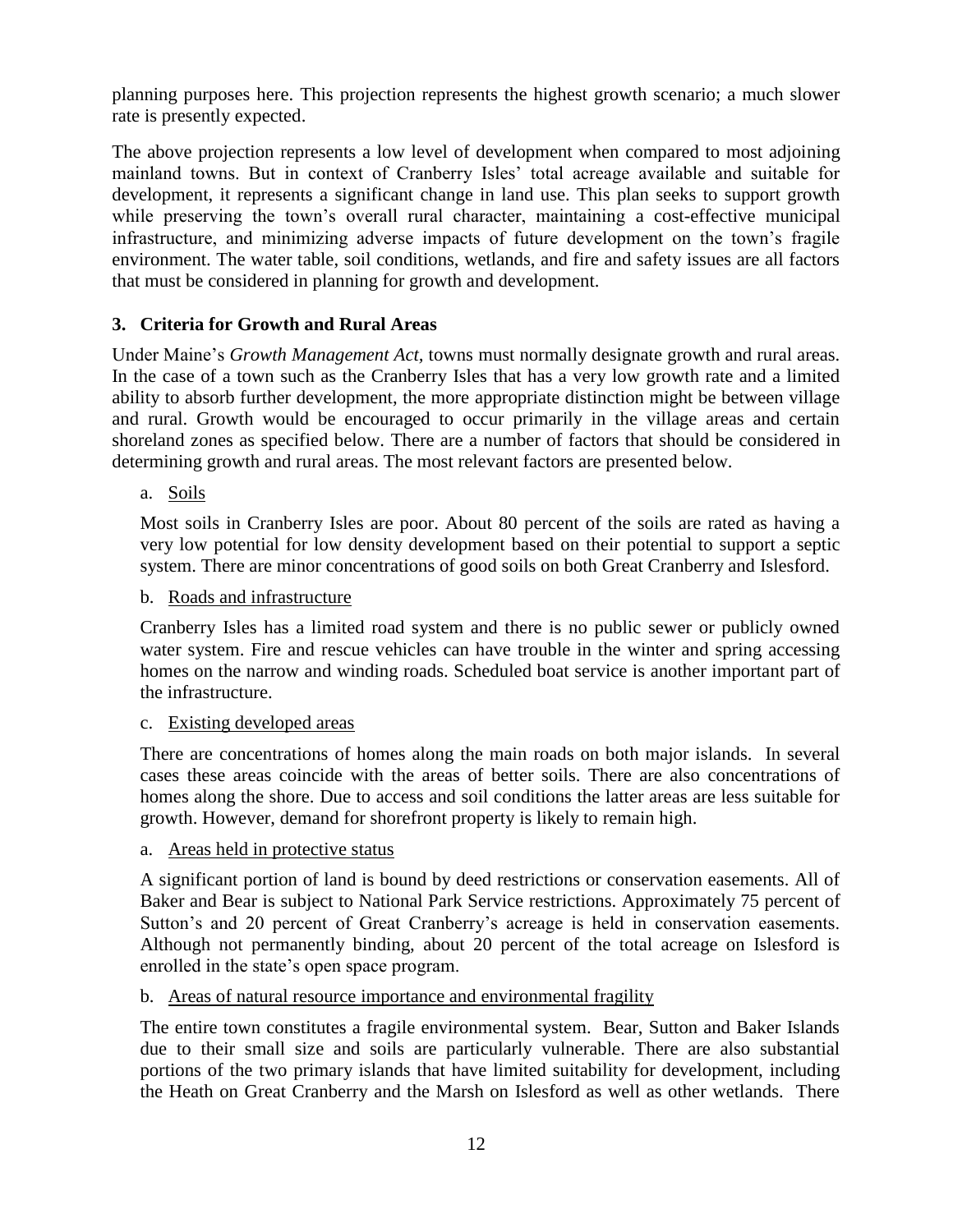are also high-value habitats that have been identified by the Beginning with Habitat Program and the Maine Natural Areas Program.

c. Groundwater supply

The islands' carrying capacity in terms of groundwater supply is unclear. Until conclusive results from further study are available, the plan recommends that the total amount of impervious surface area be limited to 25 percent of an island's total land area to ensure no reduction in the groundwater recharge. Specific impervious surface ratios are recommended for the village and rural areas.

# **4. General Land Use Standards** [Refer to following chart for overview/comparison]

The following section proposes how the town can grow and prosper while also preserving its rural island character and minimizing restrictions on property rights. These are *recommended* standards that require a town meeting vote separate from the vote of adoption for the comprehensive plan in order to be enacted. *They apply to new or expanded uses only. All existing uses and lots would be grandfathered.* All uses would be subject to performance standards to ensure that neighboring properties are not adversely affected by uses.

The intended purpose of the following recommended standards is to advance community goals relating to natural resources and public safety. For instance, minimum lot sizes and maximum impervious surface areas are recommended to preserve an overall rural character, to protect natural resources, and to ensure a healthy water table. Setbacks and height restrictions are recommended to ensure public safety, support fire and rescue efforts, and promote cooperative neighbor relations. To ensure access by fire-fighting equipment, the habitable portion of structures in all zones would have a height restriction of 35 feet. This height restriction does not apply to non-habitable structures, such as steeples and communication and wind generator towers.

# a. The Villages (Growth Area)

The plan recommends that land use standards allow the current mixed uses to continue in the village areas on Great Cranberry and Islesford not subject to shoreland zoning. Allowed uses would include single family, two-family, and multi-family residential and small-scale commercial. Contingent upon the provision of adequate water supply and waste water disposal arrangements, there would be a minimum lot size of 20,000 square feet per unit for any new single family or commercial development. Duplexes (two residential units in one building) would also be subject to the 20,000 square feet minimum lot size. A larger lot size would be required when necessary to meet state waste water disposal requirements. Multifamily uses would be allowed up to four apartment units per building. A minimum lot size of one acre would be required for multifamily buildings. The plan recommends that approval for multifamily developments be contingent upon deed restrictions requiring at least one of the units be rented or sold to persons demonstrated to have a need for affordable housing. These provisions would need to be reviewed periodically to ensure that they were consistent with the town's goals and objectives for affordable housing and are enforceable.

A good portion of the growth areas are adjacent to vulnerable natural resources such as coastal wetlands and shorebird, tidal wading bird, and waterfowl habitats. Given the small size of the islands and their many natural features, this adjacency is practically unavoidable. Therefore, in order to minimize environmental impacts, it is crucial that all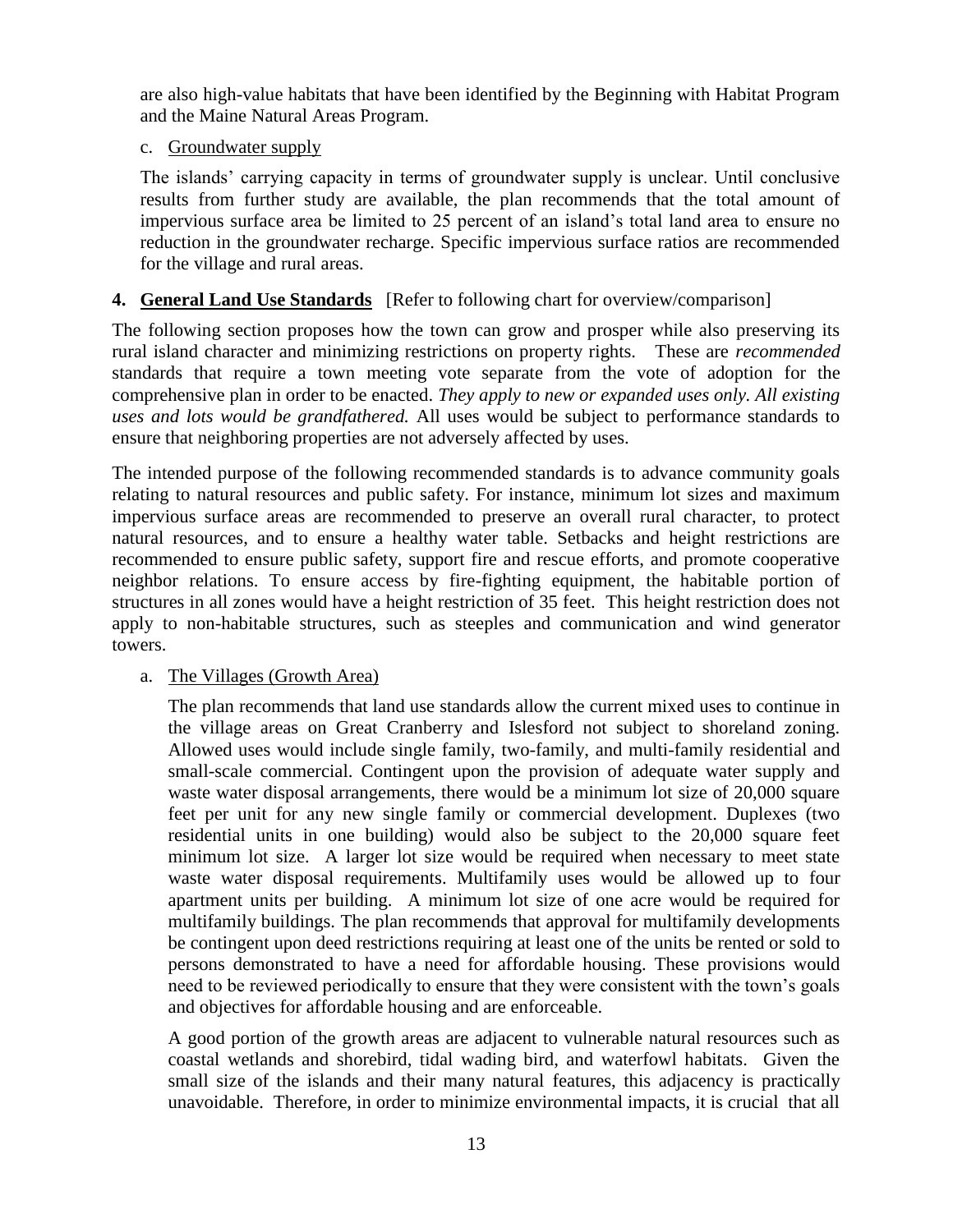the minimum setback, buffer, stormwater runoff and erosion control standards required under state mandated minimum shoreland zoning and/or recommended in this plan be strictly enforced. The plan recommends that all applications for subdivision and site plan review require the identification of all such natural resource features and that mitigation measures such as those outlined under the Natural Resource goals be deployed

#### b. The Working Waterfront

The plan recommends that the current Water Dependent Commercial/Residential District be continued and strengthened to ensure that it meets its intended purpose. Under this zoning, priority is given to water dependent uses. While single family uses are allowed subject to planning board permit, duplexes and multi-family uses are allowed only as part of a mixed use structure where the principal use is marine commercial in nature.

#### d. Other Shorefront Areas

The plan recommends that the other shoreland zones continue largely as they are today. These zones include the Resource Protection, Mixed Residential, Business, and Low Density Residential districts. The current provisions offer adequate protection of shoreland areas. It is important to assure that the shoreland standards remain consistent with the latest DEP minimal guidelines.

#### e. Rural Areas

The rest of the town would be designated rural. The minimum lot size for this area would be one acre. Allowed uses would be single family homes and accessory apartments. Agricultural and home-based occupations would also be allowed as would storage facilities such as barns and sheds. Other commercial uses would not be permitted unless they were natural resource-based such as, but not limited to, wood product operations, on-island grown food processing and state licensed composting operations. Vegetative buffers would be required for such operations to protect adjoining uses. The same natural resource mitigation measures discussed in growth areas would also apply here.

The maps may be viewed at the town office or online at Hancock Country Planning Commission website in their land use section: <http://www.hcpcme.org/cranberryisles/index.htm>

#### **Future Land Use Plan FAQ's:**

#### **If we vote to adopt this plan, is it law?**

No. This plan is an advisory document that makes recommendations on changes to land use policies. Any change to town land use regulations requires the adoption of a new land use ordinance by the voters at a town meeting. When the state reviews a proposed land use ordinance, it will determine if the ordinance is consistent with the recommendations in the FLU. If deemed inconsistent, the ordinance may be subject to legal challenge but is not automatically deemed invalid until overturned by a court.

#### **This plan is proposing that the inland area (area not within the shoreland zone) be divided into two zones (village and rural). Why?**

The committee sought to strike a balance in meeting numerous community goals that relate to land use. On the one hand, affordable real estate needed to be available to sustain a diverse year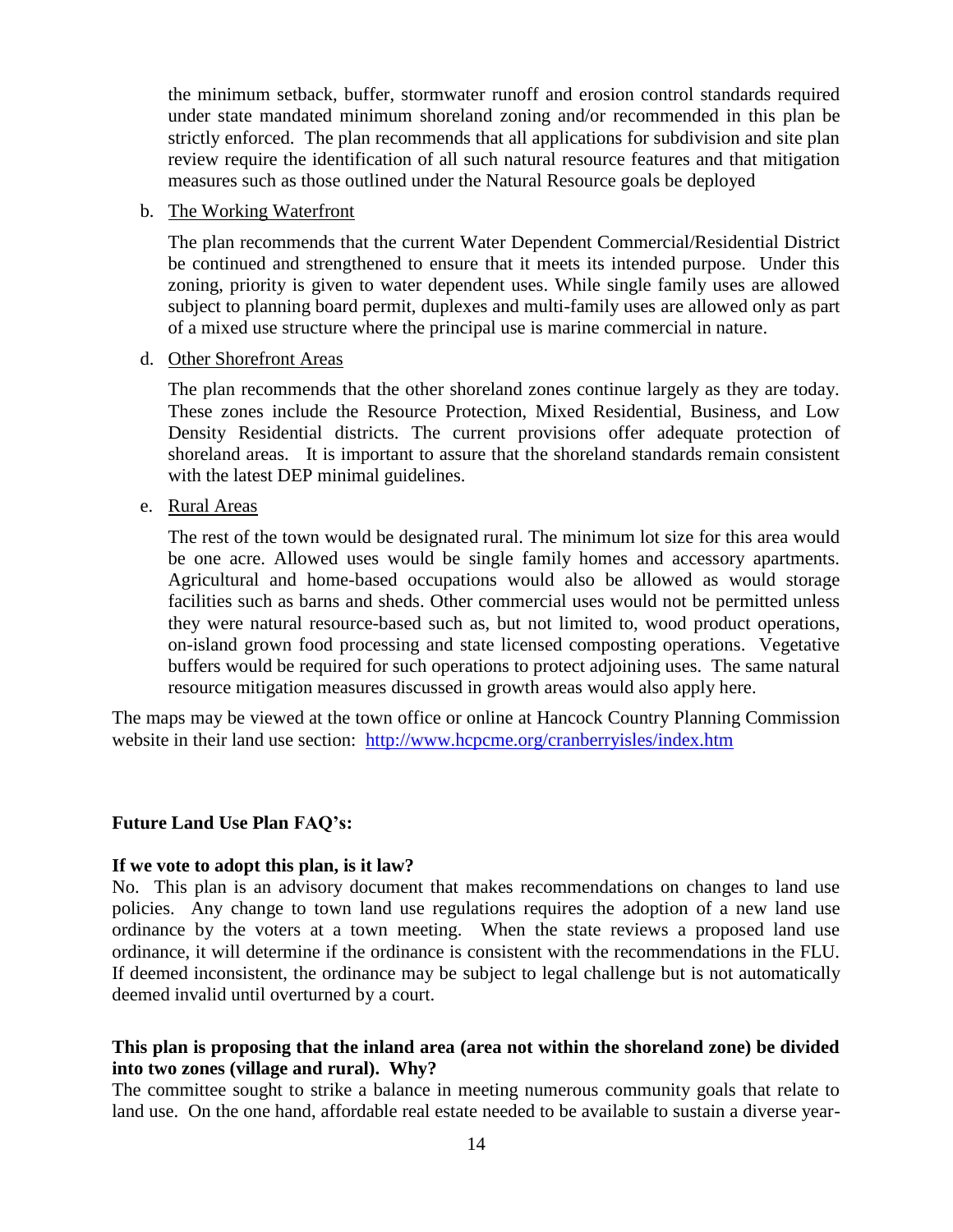round population and subdivision of larger lots could provide future potential. On the other, there was a desire to preserve the islands' rural character, retain adequate open space and scenic views, and be responsible stewards of our natural resources. Also, municipal efficiencies and cost savings relating to capital investment and maintenance of infrastructure can be realized when growth is concentrated in a designated area.

### **Why does the growth area include the village area and three of the five shoreland zones?**

By including these three shoreland zones (Business, Mixed Residential, and Water Dependent/Commercial), we can expand the growth area for purposes of calculating capital investment. This is important because, as an island community, a lot of our municipal expenses relate to marine infrastructure (piers, floats, ramps) within the shoreland zone, and we want to achieve a minimum of 75% of capital investment in the growth area. These three shoreland zones are still subject to the regulations specified under the Shoreland Zoning Ordinance (i.e. their regulations are unaffected by their inclusion in the growth area).

#### **This plan is proposing higher land use standards for the inland areas than the state requires. Why?**

The state sets very low minimum standards with the belief that communities should shape their own policies at the local level. The proposed standards, although new, are in many cases what a property owner would choose to do anyway. Those regarding lot sizes are to distinguish between the two areas (village vs. rural) and use. The standards proposed for setbacks, road frontage and structure height limits are primarily to promote public safety, but were also considered basic common sense. The impervious surface area ratios are primarily to ensure adequate re-charge of our water supply. In considering these standards, the committee considered examples in the community and posed the question "What would I want my neighbor to do?"

#### **If I have a lot in the rural area that is less than the one acre minimum, does this mean I won't be able to build on it?**

No, you will still be able to build. This lot will be grandfathered and will be considered a nonconforming lot. New construction will be subject to the other land use standards such as setbacks, height restrictions and impervious surface area coverage. If the lot does not have the minimum road frontage called for, again it will be grandfathered for that standard requirement.

#### **Will there be any change in the planning board or appeals process?** No.

# **Does this plan change the state requirements for water or septic systems? For electric or plumbing code?**

No.